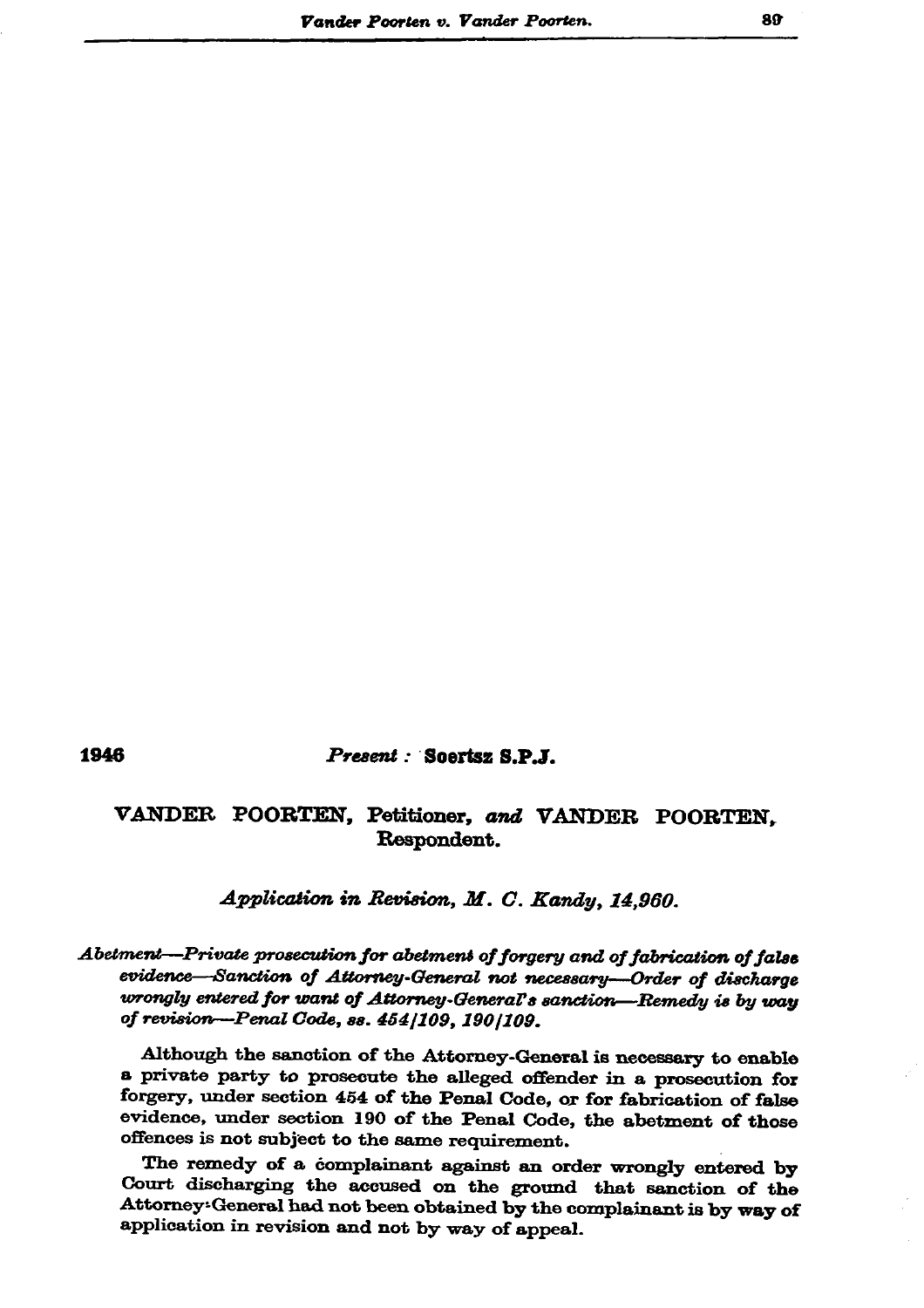SOERTSZ A.C.J.-- Vender Poorten v. Vender Poorten.

THIS was an application to revise an order of discharge entered by the Magistrate of Kandy

N. Nadarajah, K.C. (with him N. Gunasekere and G. T. Samarawickreme), for the petitioner.

H. V. Perera, K.C. (with him A. Muttusamy), for the respondent.

Cur. adv. vult.

February 1, 1946. SOERTSZ S.P.J.-

The petitioner lodged a complaint in the Magistrate's Court at Kandy alleging that the two respondents named in his complaint had, in or about the month of December, 1934, abetted one Antoine Joseph Vander Poorten to commit the offence of forgery by instigating him to fabricate a document bearing a date in the year 1920, an offence which he alleged was punishable under section 109 of the Penal Code read with section 454 of that Code. In support of the complaint he gave evidence stating that the intention of the respondents when they instigated Antoine Joseph Vander Poorten was to use that document in certain judicial proceedings then pending between the petitioner and the first respondent. On this complaint the Magistrate issued summonses on the respondents and thereafter fixed the inquiry into the complaint on November 1, 1944. On that date the petitioner was examined-in-chief and was cross examined. Two witnesses were then examined and cross-examined and, thereafter, Counsel for the respondents took the objection that "the case cannot proceed without the sanction of the Attorney-General".

This question was fixed for argument and after Counsel on both sides were heard on it the Magistrate made order upholding the objection and directing that "the case be called on October 27, 1945, for the complainant to produce the necessary sanction of the Attorney-General". He added, "If this sanction is not forthcoming, I shall make order in due course discharging the accused." The petitioner prays that this order of the Magistrate be dealt with in the exercise of the revisionary powers of this Court. When the matter came up before me Counsel for the respondents took a preliminary objection contending that an appeal lay from the order made by the Magistrate and that, therefore, I ought not to deal with the order by way of revision. I am clearly of the opinion that this was not a final order, and that therefore, no appeal lay and that revision was the proper course.

The question then that arises for determination is whether the sanction of the Attorney-General is necessary for the prosecution of the offence or offences foreshadowed by the petitioner's case as it stood at the stage at which the Magistrate made his order. Those offences appear to be the offence charged in the petitioner's complaint of abetment of forgery and for the offence that the Magistrate thought would be the offence if the facts adumbrated were established, that is to say, the abetment of the fabrication of evidence for the purpose of being used at any stage of a judicial proceeding or in relation to a judicial proceeding. It seems to me that both these offences are disclosed and that a proper charge would be a charge framed in the manner indicated by section 180 of the Criminal Procedure Code.

90